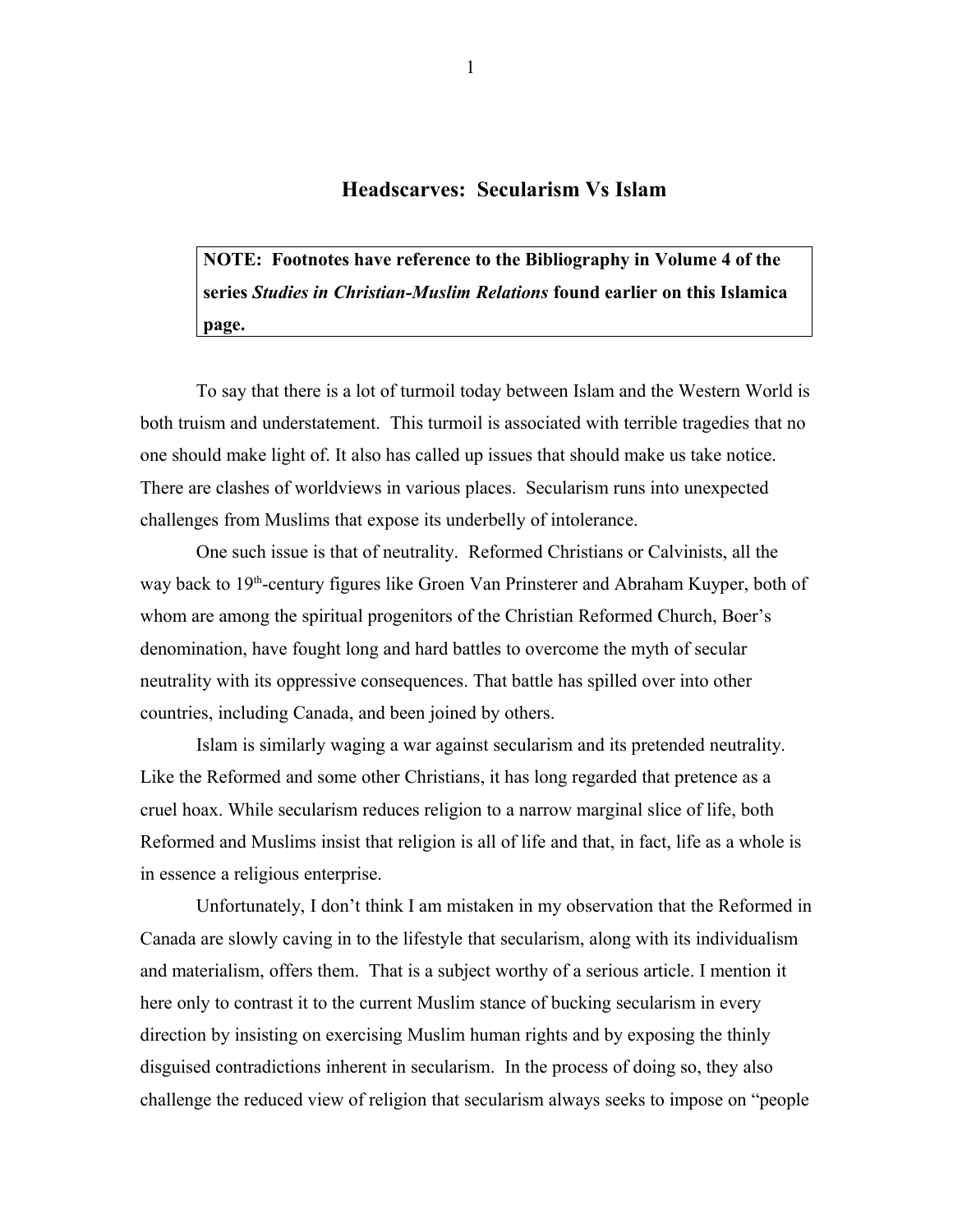of faith." They turn all kinds of issues that on the surface seem innocuous with no apparent spiritual connection into religious issues.

I did not really put that correctly. Muslims do not *turn* them into religious issues; they *recognize* and *experience* them as religious. They have an impact on their religious practices, goals, policies, yes, on their lives as a whole. Matters that most Westerners, including many Christians, dismiss as merely secular or mundane, are picked up by Muslims as directly affecting their faith.

Earlier this year, *Christian Courier* published an article of mine about how the Miss World pageant led to riots in Nigeria that left 200 or more dead in its wake, not to talk of destroyed churches, mosques and other properties. Without exonerating Muslims from their share of the responsibility for those riots, I did explain that this happened because the organizers of the event were secular people who had no idea about the farranging sensitivities of this wholistic Muslim religion to which half of Nigeria adheres. That even the Christian President was not astute enough to foresee the problems and forestall them only shows how Christians have often bought into the secular tunnel vision with its reductionist view of religion and have thus handicapped themselves.

Something similar is taking place right now with respect to the innocuous headscarf. Did I put that correctly? It seems I am careless again! Can a headscarf be considered innocuous? I published an earlier article about Miss World on a Nigerian website and described the pageant as an "innocuous" event. Several Muslim writers attacked me fiercely for that term. Innocuous? There was nothing innocuous or innocent about that event, I was aggressively corrected. It was a premeditated, direct attack on Islam.

And here I am, referring to a headscarf as innocuous! I should really be more careful. That headscarf has become the focus of a lot of attention in both the West and the Muslim world. In this article I describe how and explain why this is happening. I do so with the help of two articles culled from the website  $\le$ khilama.com> that you can find in the "sidebar" at the end of this article. One describes a German situation; the other, a French. *Please read them both before continuing with this article*.

In France, the home country of liberty, equality and fraternity, a national struggle is waging about the scarf*.* It is amazing how this supposedly universally-valid common

2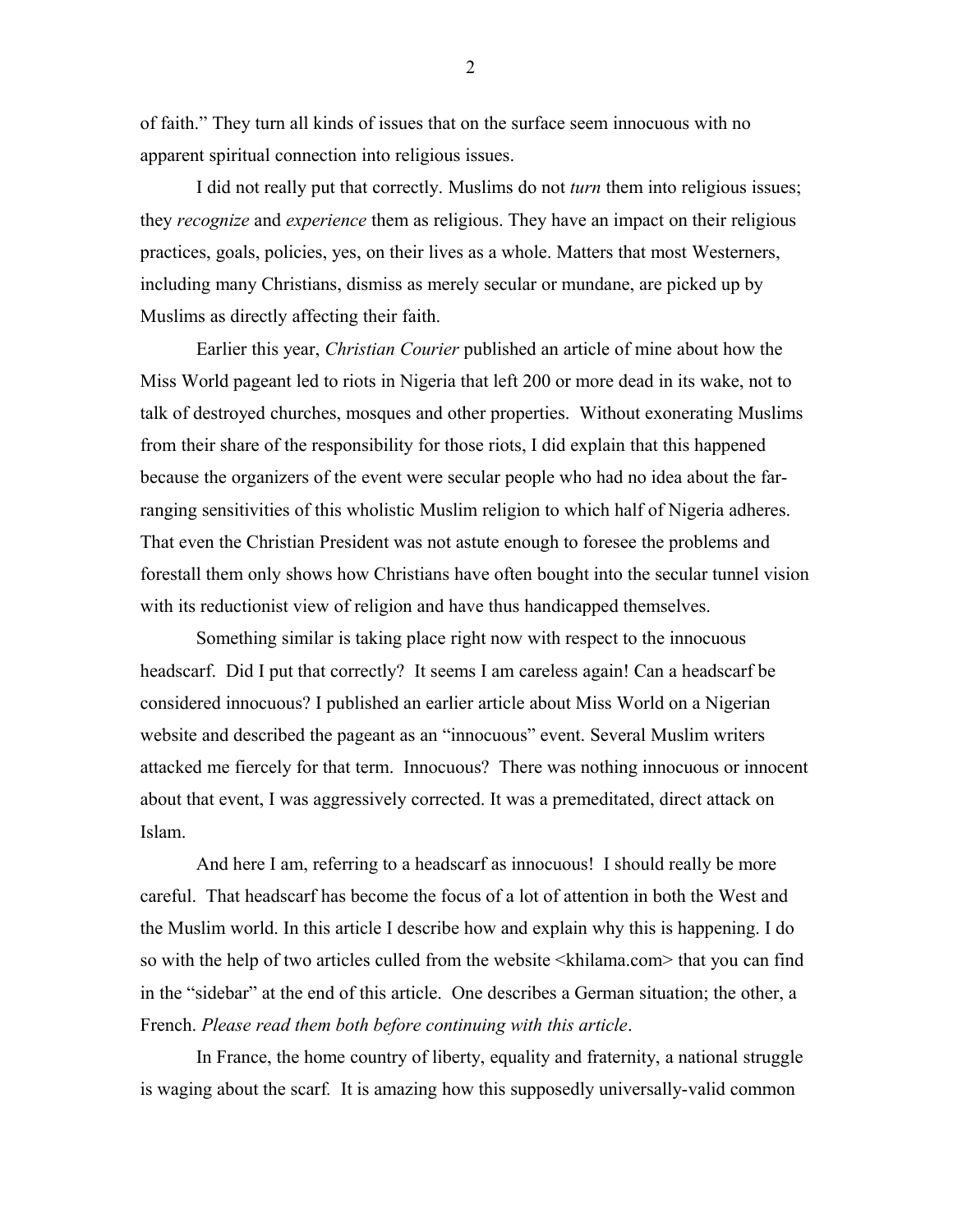sense of secularism can be so easily upset. The entire mother country of secularism feels threatened enough to embark on a long national debate, involving its highest politicians, that likely will lead to outlawing the little headscarf! Surely that development shows the fragile basis of this "neutral" so-called common sense philosophy.

This French story is not confined to ideas and politics; it came down to individual cases on the ground. In Aubervilliers, near Paris, two sisters, Alma and Lila Levy, were expelled from their school for refusing to take off their *hijabs* or scarves that were regarded as illegal "ostentatious symbols of religion."[1](#page-2-0) Neither is the French story confined to these two girls. More reports claim that "Muslim girls wearing headscarves have been expelled from public schools, which have the authority to ban 'ostentatious signs of religion'." These girls argue that "they should be free to wear what their religion dictates." But, according to Prime Minister Jean-Pierre Raffarin, all of this is for the noble cause "to defend secularism and protect 'all women from fundamentalist pressures'." Phew, that should give you a sigh of relief! How can you argue against such noble intentions? And then this additional assurance: Raffarin said "This is not about religion. It's about lifting constraints on women."<sup>[2](#page-2-1)</sup> But if it is not about religion, how about beliefs, faiths, worldviews and assumptions?

These secular arguments sound strikingly similar to Nigerian Muslim aims to defend Islam and protect women from secularist and immoral pressures! It is not the first time I notice striking parallels between these two faiths or worldviews. Who borrowed a leaf from whom?

In The Netherlands, Muslims complain that they are forced to remain inconspicuous, just like Jews and Catholics in earlier centuries. A *hijab* would definitely increase their visibility.<sup>[3](#page-2-2)</sup> Even though in that country the radical Kuyperian form of pluralism has long reigned in education,<sup>[4](#page-2-3)</sup> in 2003 A. D., the same tired, old Liberals who fought this pluralism at its beginning in the  $19<sup>th</sup>$  century again popped up in their attempt to prevent religious schools, this time not only Christian but Muslim schools as well.

<span id="page-2-2"></span><sup>3</sup>N. Rigter, 25 Nov/2003.

<span id="page-2-0"></span><sup>1</sup>*VS*, 14 Oct/2003.

<span id="page-2-1"></span><sup>2</sup>Khilafa.com, 29 Nov/2003.

<span id="page-2-3"></span> $^{4}$ D. Todd, 2 Aug/2003; 9 Aug/2003.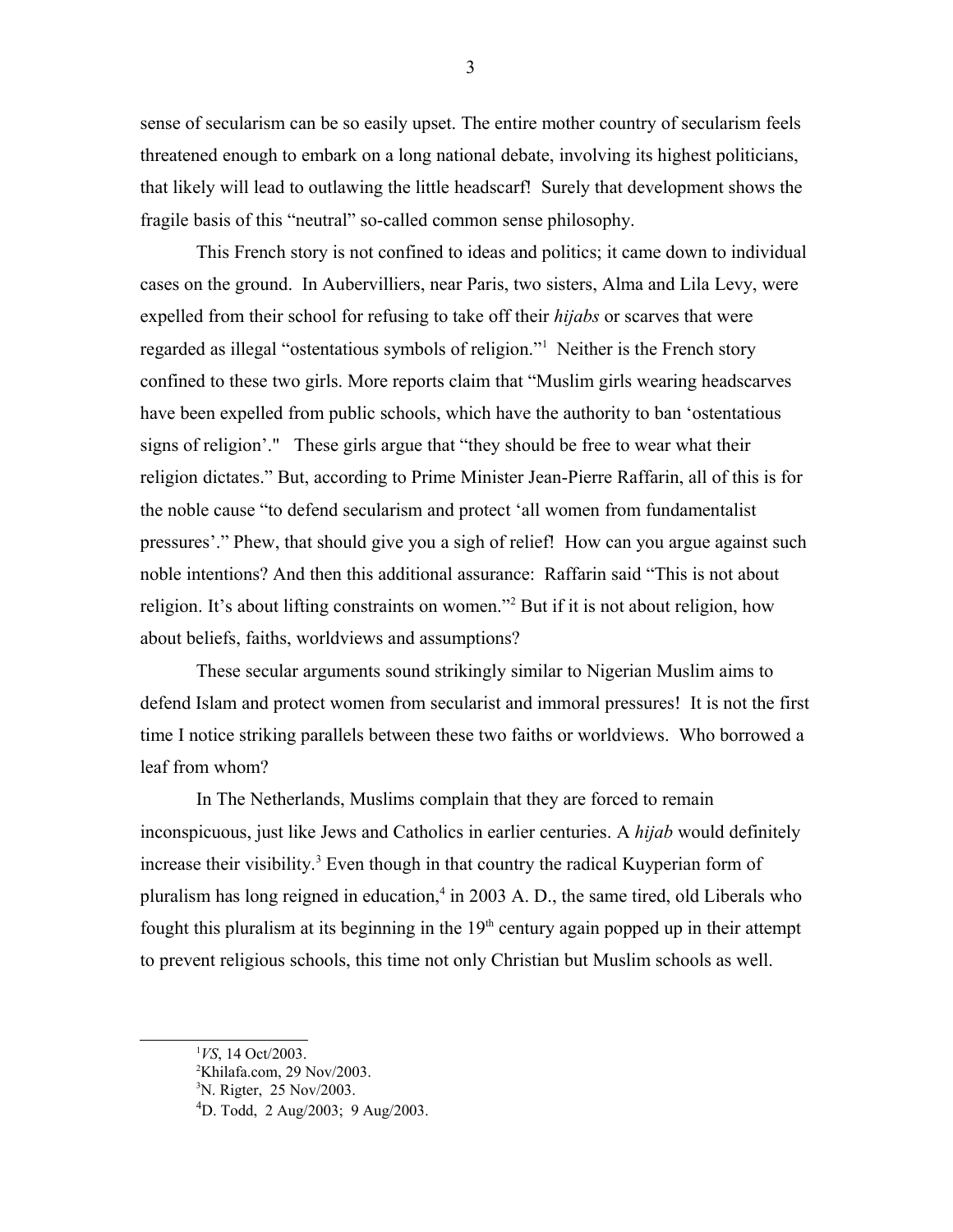This issue is not confined to Europe either. In Canada, that self-appointed champion of multi-culturalism, College Charlemagne, a Montreal private school, expelled a Muslim girl for wearing the *hijab*. In this case, the issue merely provoked editorials comments.<sup>[5](#page-3-0)</sup>

In some Muslim parts of the world, not surprisingly, the same *hijab* is mandatory as a positive symbol. Saudi girls are persecuted for uncovering their faces, while Muslim clerics warn against the danger of easing up on women's rights. In Egypt, it is not legally mandatory, but it is the subject of much discussion centering on the question of Muslim identity.<sup>[6](#page-3-1)</sup>

According to Abubakar Ibrahim Malumfashi, a Nigerian Muslim writing in the Hausa language in 1988, the *hijab* is meant for women when they are in the presence of men other than husband or relative. It is also to be worn in the presence of non-Muslims in order to clearly identify themselves as Muslims and, thus, as different. It is part of the general female Muslim fashion that is meant to protect women from men, while it also serves as religious identity. Nigeria's Kano State Government, in line with its adoption of sharia, has decided to make wearing the *hijab* mandatory for all school girls.<sup>[7](#page-3-2)</sup> All of this, just like the French, in a noble attempt to protect vulnerable females!

The basic issue here is, of course, that Islam and secularism reject each other's worldviews or faiths. An additional complication is that secularist and multi-culturalist ideologies have no legitimate room for *hijab* restrictions. Such restrictions are not *supposed* to happen in a perfect secular world. But what do you do when situations arise that threaten the comfort zone of the secularist? Then secularism's substrata of intolerance will suddenly pop up and its contradictions exposed.

All of this is the bill Western nations pay for their secular blindness to the nature of religion. They thought they were just importing cheap labourers with a funny religion. That religion, according to secular theory, would soon fizzle out and its adherents develop into a proper European proletariat that would do all the dirty work. That may work for Christian minorities in some Muslim countries, but Muslims do not accept that for long for themselves. They demand their rightful place under the sun, even when they

<span id="page-3-0"></span><sup>5</sup> I. Peritz, 24 Sep/2003. *VS,* 26 Sep/2003.

<span id="page-3-1"></span><sup>6</sup>*VS*, 16 Oct/2003.

<span id="page-3-2"></span><sup>7</sup>*Naija News*, 25 Sep/2003. *REC* , Oct/2003.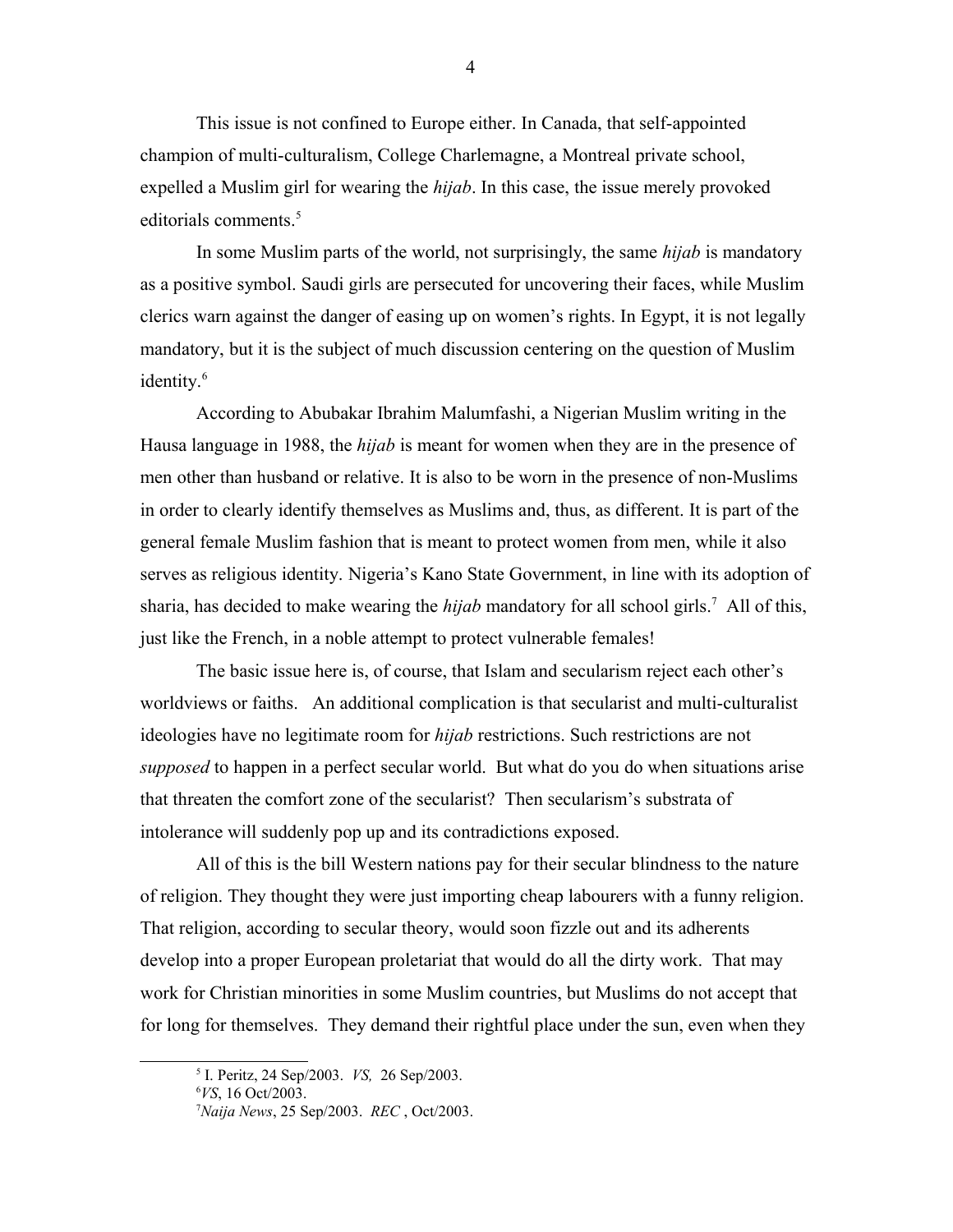withhold that right from minorities in some of *their* home countries. For France, it is the boomerang of their famous revolution: liberty, equality, fraternity, but only on *their* terms. Those terms are now being challenged by a revived Islam. It is the bill to be paid by a secularism that is increasingly regarded as "ignorant and arrogant" and that is now undergoing a crisis even in Europe.<sup>[8](#page-4-0)</sup> The glorious revolution has come home to roost-and that by an innocuous *hijab*!

We do live in an interesting and challenging world!

## *SIDEBAR 1:*

## *German State Plans Headscarf Ban[9](#page-4-1)*

**A German state has begun moves to ban Muslims from wearing headscarves to schools. The bill was proposed by the state of Baden-Wuerttemberg following a supreme court ruling that allowed a Muslim teacher to wear a headscarf. The legislation is expected to gain approval from the state parliament early next year.**

**Civil rights groups say a ban would hamper religious freedom but six other states are planning similar laws. "The aim of the law is to forbid state teachers from wearing symbols which could be regarded as political," said Erwin Teufel, state premier of Baden-Wuerttemberg. The region's Education Minister, Annette Schavan, said the headscarf was "seen as a symbol of cultural division and part of a history of repression of women."**

**In September's ruling, the federal constitutional court ruled the state could not ban a female Muslim teacher from wearing a headscarf because** 

.

<span id="page-4-1"></span><span id="page-4-0"></span> ${}^{8}B.$  Sauvaget, 1 Dec/2003. J. Luxmoore, 1 Dec/2003, <sup>9</sup>Khilafa.com. 13 Nov/2003.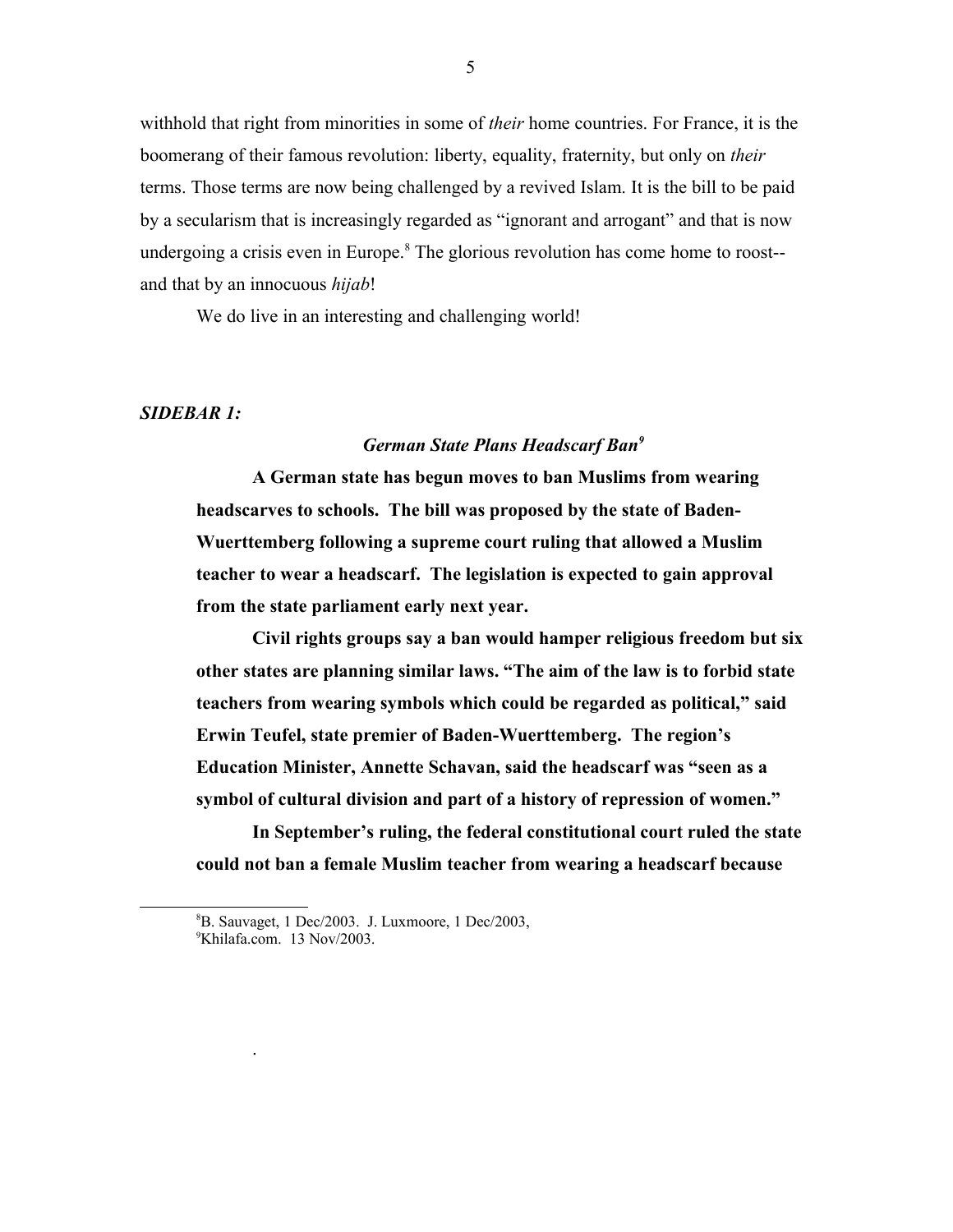**there was no law against it. But the court also said German states could ban headscarves in schools if they passed new laws. The ban will not apply in religious education classes, and Christian and Jewish symbols will not be banned.**

**Three states want headscarves banned in all public services.** 

**=============**

*SIDEBAR 2:*

**MPs Urge French Ban on Religious Grounds Move to Reaffirm Secular Nature of State Institutions Fuels Row**

## **By Jon Henley[10](#page-5-0)**

**France edged a step closer yesterday to outlawing Muslim veils in schools after a cross-party commission of MPs backed legislation to ban all visible symbols of religious conviction from state-run institutions. The decision by the commission is sure to inflame an already hated debate that cuts to the core of one of France's most pressing problems: how far the secular republic can accommodate the demands of Islam. Or, put more bluntly, is being Muslim compatible with being French?**

**The question is a vital one. With more than 5 million followers in France, an increasingly outspoken Islam--now tainted, rightly or wrongly, in the public mind by notions of fundamentalism and terrorism--has become the country's second-largest religion.** 

**Opponents of a law on veils in schools, the decade-old dispute that has become the white-hot focus for the whole secular state debate, say it could further marginalise France's already disadvantaged Muslim immigrants, pushing from into the arms of the fundamentalists. "In the current climate, when passions are running high, such a law will be felt by the Muslim community as a suspicion," said Dalil Baoubakeur, the moderate imam of the**

<span id="page-5-0"></span><sup>10</sup>Khilafa.com, 13 Nov/2003.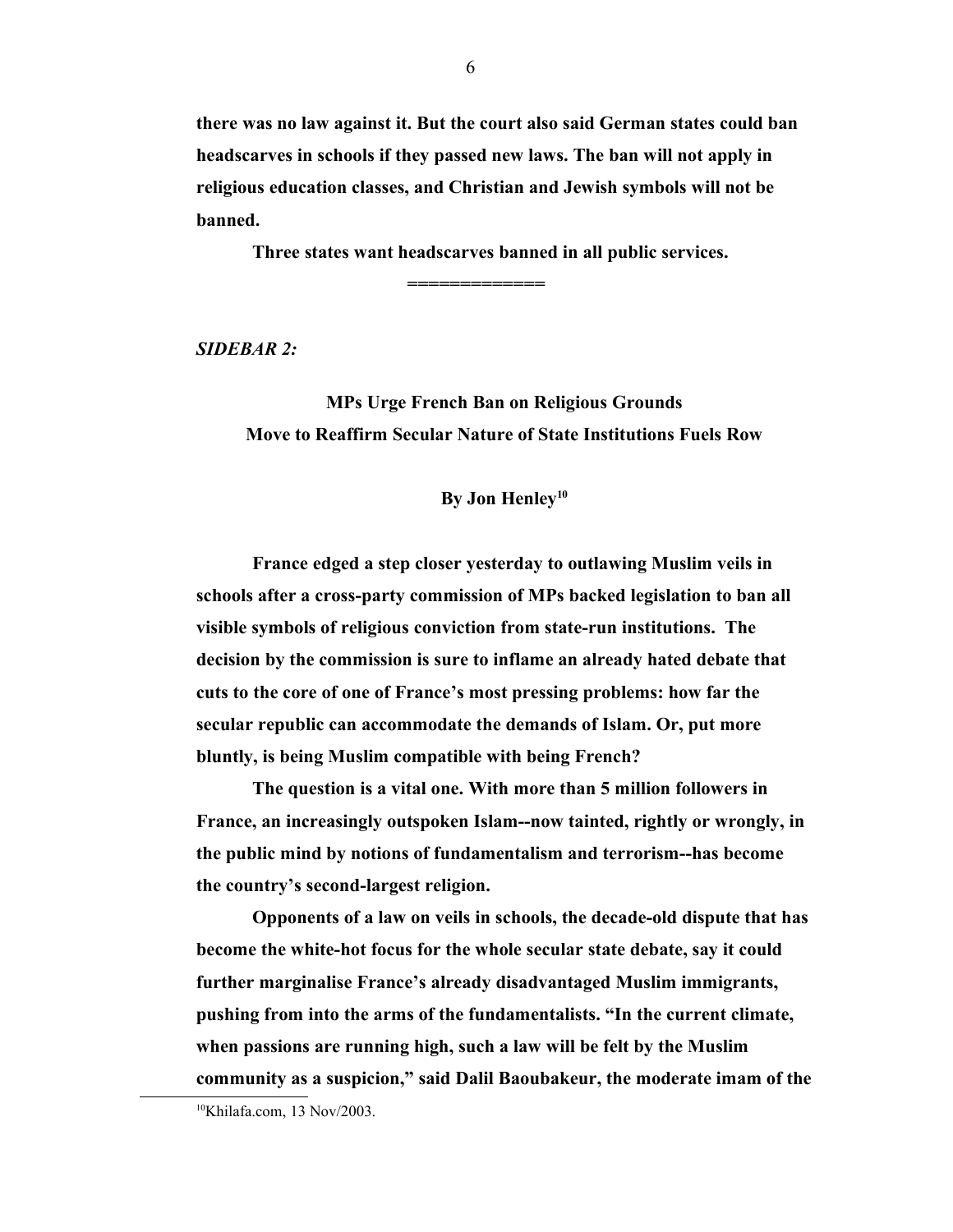**Paris mosque and president of the French Muslim Council. "It would be turning our back on the wise solution."** 

**Mr. Boubakeur is, unusually, backed by France's archbishops, who fear that new legislation would threaten the delicate century-old balance achieved in France between the primary Catholic faith and an overtly secular state. "A law would reawaken old conflicts, confrontation and exclusions," Clause Dagens, the bishop of Angouleme, said last week. The bishop of Every, Michel Dubost, added: "Legislation would target the surface of things. The root problem is far bigger than that of headscarves in schools--it is the whole huge question of how to successfully integrate thirdgeneration Muslim immigrants in France."**

**But teachers and a clear majority of politicians are adamant that such legislation is the only solution. Under a 1989 court ruling, it is not illegal to wear religious symbols in state schools, considered by must French to be the near-sacred cornerstone of the republic and therefore the idea place to transmit its core lay values. But the law does forbid "ostentatious" religious signs that "constitute an act of pressure, provocation, proselytism or propaganda." Headmasters and teaching staffs of individual schools periodically invoke this to justify the suspension or expulsion of Muslim girls who insist on wearing** *hijabs* **at school--sometimes even to Physical Education (PE) classes.**

**The most recent high-profile case involved two teenagers, Alma and Lila Levy, from the Paris suburb of Aubervilliers, who refused to remove their full headscarves before entering their classroom. Both girls, who were portrayed in the French press as having "fallen prey" to fundamentalists, were expelled earlier this month. "Schools are not just public spaces. They must be autonomous places protected from aggressive proselytism, intolerance and polemic," said a Pair secondary school teacher Herve Ricard. "Every religion must be treated the same, none must be singled out for favouritism or punishment. That is the intransigent condition of true neutrality, that is genuine secularity."**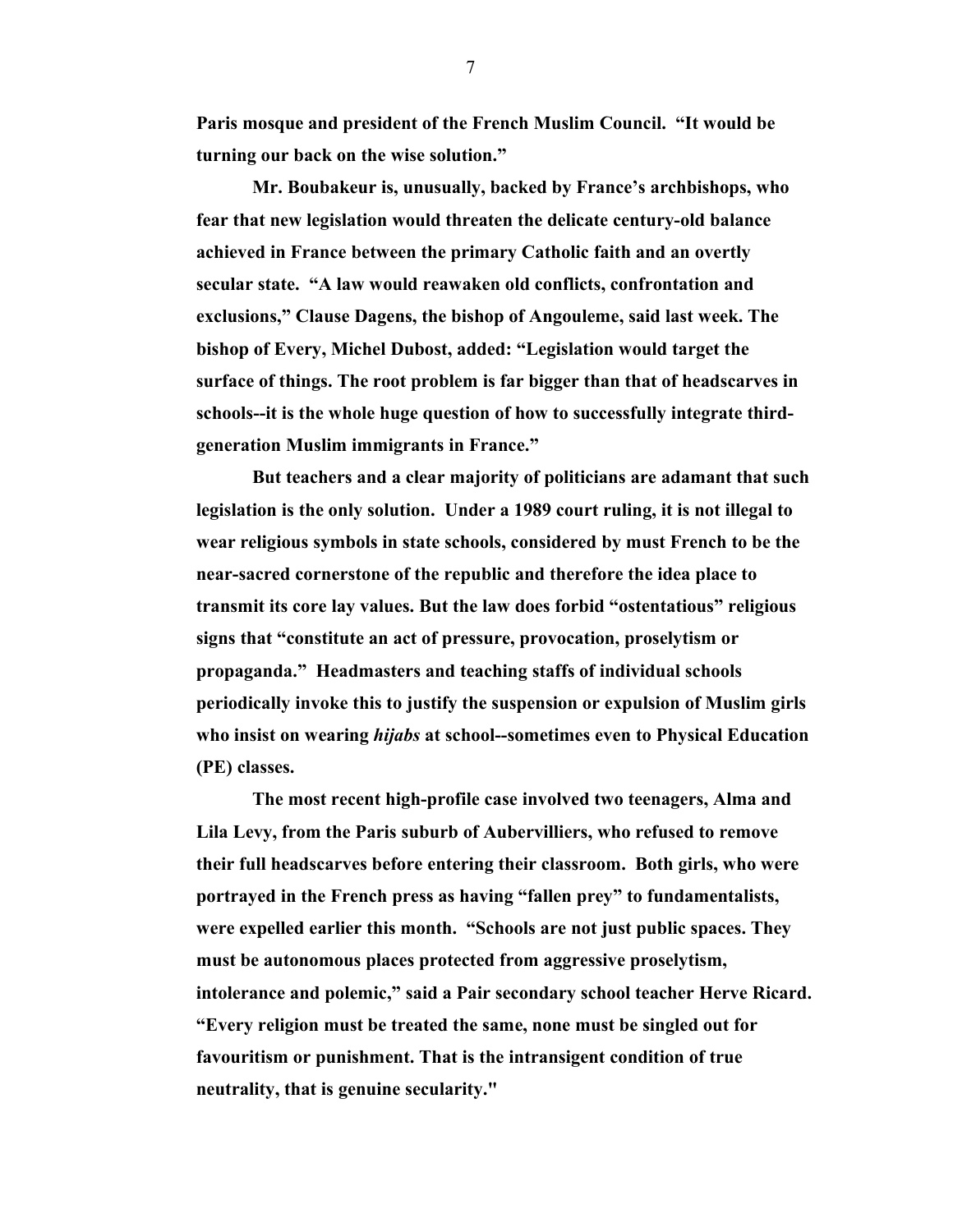**The ruling UMP party's General Secretary, Philippe Douste-Blazy, said yesterday that a law that banned every visible sign of religious conviction--cross, skull-cap or headscarf--would "help all those millions of Muslims in France who are genuine republicans, who believe in an Islam in France, rather than an Islamic France." Otherwise, he said, "10 or 20 years down the line we could have some very serious republican problems indeed."**

**The French president, Jacques Chirac, and the prime minister, Jean-Pierre Raffarin, have both spoke out vociferously against the wearing of "ostentatious" symbols of faith in schools, the civil service, and in state institutions. Mr. Raffarain, as well as several other cabinet ministers, however, are hesitant about a new law, arguing that it is always better to "convince than to constrain," and that legislation "should always be the last possible solution." Mr. Chirac has said he will await the verdict, due at the end of this year, of a special commission on protecting and enforcing France's secular principles. However, comments by the commission's members so far leave little doubt that it will back legislation, leaving the government with little choice.**

**The debate is far from conclusive. "It is a big problem," admitted Mr. Ricard, the Paris teacher. "Many French people consider the headscarf a political, not a religious, symbol. In some countries girls who refuse to wear it are stoned. And many Muslims, even moderate ones, consider any attempt to ban it as more or less racist. In today's climate, there's no way of knowing where that could lead."**

**In a veiled criticism of France's secular view, 22 prominent Europeans, including former presidents, prime ministers and Nobel laureates, urged the EU not to ignore the continent's Christian roots in its draft constitution. The signatories of the statement did not directly demand a reference to religion in the document, but said that Christianity was at the core of Europe's common identity. France has staunchly opposed any reference to religion in the new constitution, but the Pope and half a dozen EU countries, including Spain, Poland and Ireland, want one.**

8